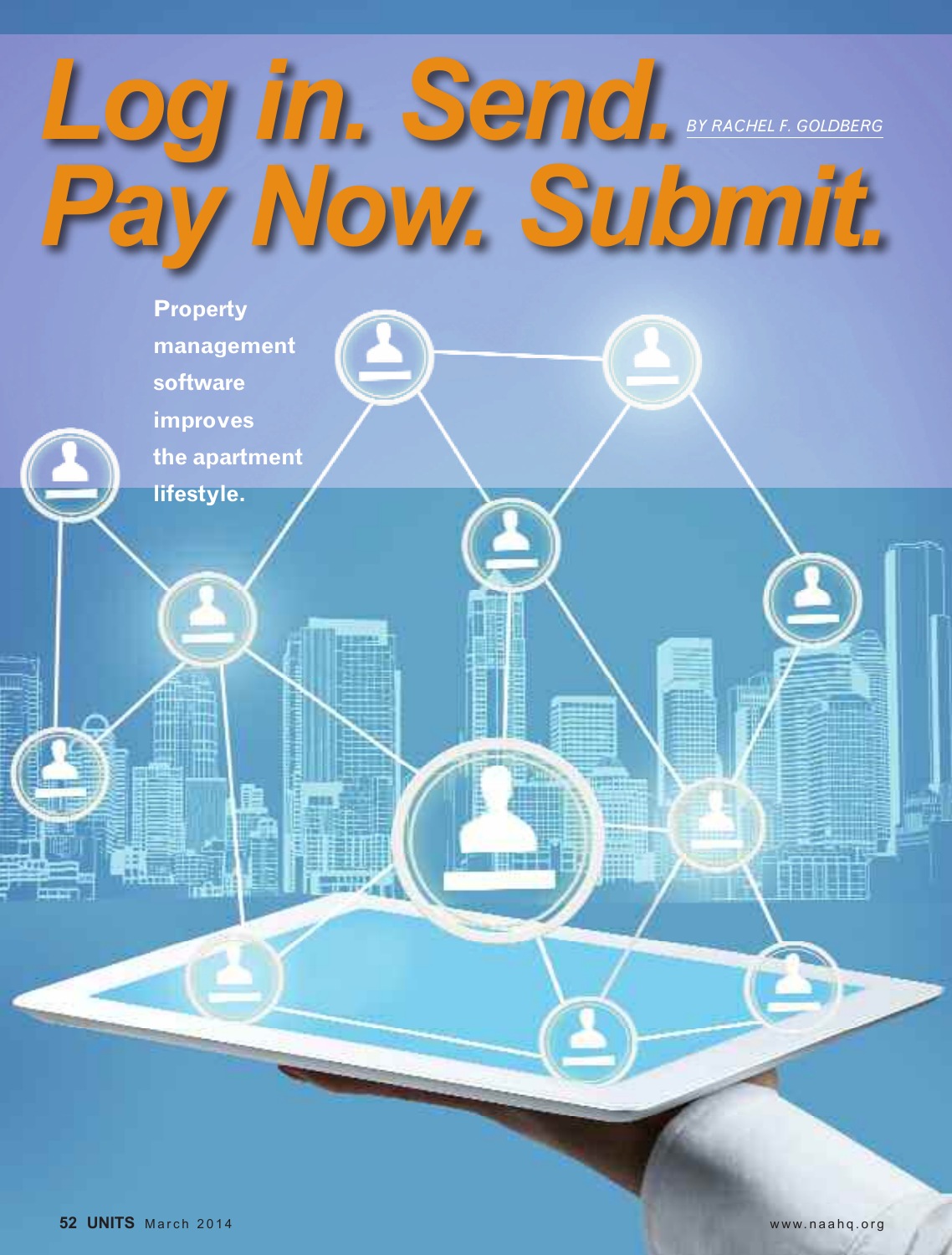**The ever-increasing use of tablets and smartphones is driving technological changes in property management software. Residents and prospects want to handle their affairs on their own terms—in their homes, offices or and o** software. Residents and prospects want to handle their affairs on their own terms—in their homes, offices or cafés and on their schedules. Staff can accomplish more and senior management can be advised on property performance. Multifamily housing property managers and their software providers recognize that the increasing use of mobile devices is changing the way people conduct business both as consumers and providers. Consider these scenarios:

### *Making Leasing Available 24/7* **Busy residents searching, leasing on their terms: Time, location and price.**

**Midnight.** The community is quiet. The leasing office is locked. Onsite staff members are sound asleep.

Across town, a woman is settling in for the night. She is searching for a place to live while the clock ticks toward midnight. For her, tomorrow is another busy day.

**12:15 <b>a.m.** Cozy on the couch with her tablet, the woman searches for apartment communities in the vicinity of her new job. She views photos of several communities, reads about amenities and evaluates floor plans.

**12:45 a.m.** One community catches her eye. She checks the

community's reputation on several review sites. The prospective resident likes what she reads. She texts her friend across the country to get a second opinion. Taps "Send."

**12:55 a.m.** Friend confirms it's a good find. The size, the community amenities, the rate and location are just right. From the pictures she sees online, the community and apartment are well taken care of.



**1 a.m.** The prospect pulls up the rental application on her tablet, completes the form, submits it and pays the application fee. She plugs in her tablet to charge and goes to sleep.

**8 a.m.** Leasing agent arrives at community, unlocks leasing office and turns on lights. Leasing agent opens her tablet to look at her automatically scheduled property tours for the day and discovers that a vacant apartment has a prospective resident. The application is complete, application fee has been deposited, the prospect was screened automatically and the lease was generated.

Prospects and residents interact with communities in ways different than ever before, because of the greater mobility afforded by new technology and increased user friendliness made available by property management software.

•••

"It used to be hard for our residents to take off from work and come sign their lease or renewal documents. Not any longer; 2 a.m. is no problem," says Cali Ritter, Senior IT Analyst, CWS Apartment Homes. "We really are leasing apartments 24/7."

These online capabilities not only play a role when the leasing office is closed, but also factor in during open hours, too. Ritter explains, "Even if the entire team is busy during the day with other clients, [the software] is still there taking our leasing calls, setting appointments and responding to all of our Internet leads."

In fact, leasing agents with Morgan Management take their tablets with them while giving property tours. They can close on

> an apartment home on the spot. All information is entered into the tablet with the prospective resident so the forms are complete, application fees are collected by credit or debit card and screening is performed automatically.

Morgan Management's Training Director, Richard Shoap, says, "Leasing agents have told me that [a tablet] has allowed them to close a deal

easier by running the app and closing the deal with a prospect, as opposed to everyone getting back in their cars after the tour and heading back to the office." He says that he expects closing ratios to increase with this strategy.

Property management software automation saves staff members' time by removing tasks such as rent collection and service requests from their duties. If prospective residents and residents can receive automatic reminders, pay rent and request maintenance without troubling staff, they are happy to control their part of the transaction and office staff can focus on building relationships.

"With our prospect and resident portals' capabilities growing, we can stop doing day-to-day activities such as the guest card," notes Kristen Covington, Director of Property Management Software, Landmark Apartment Trust.

While leasing agents are able to focus where they are needed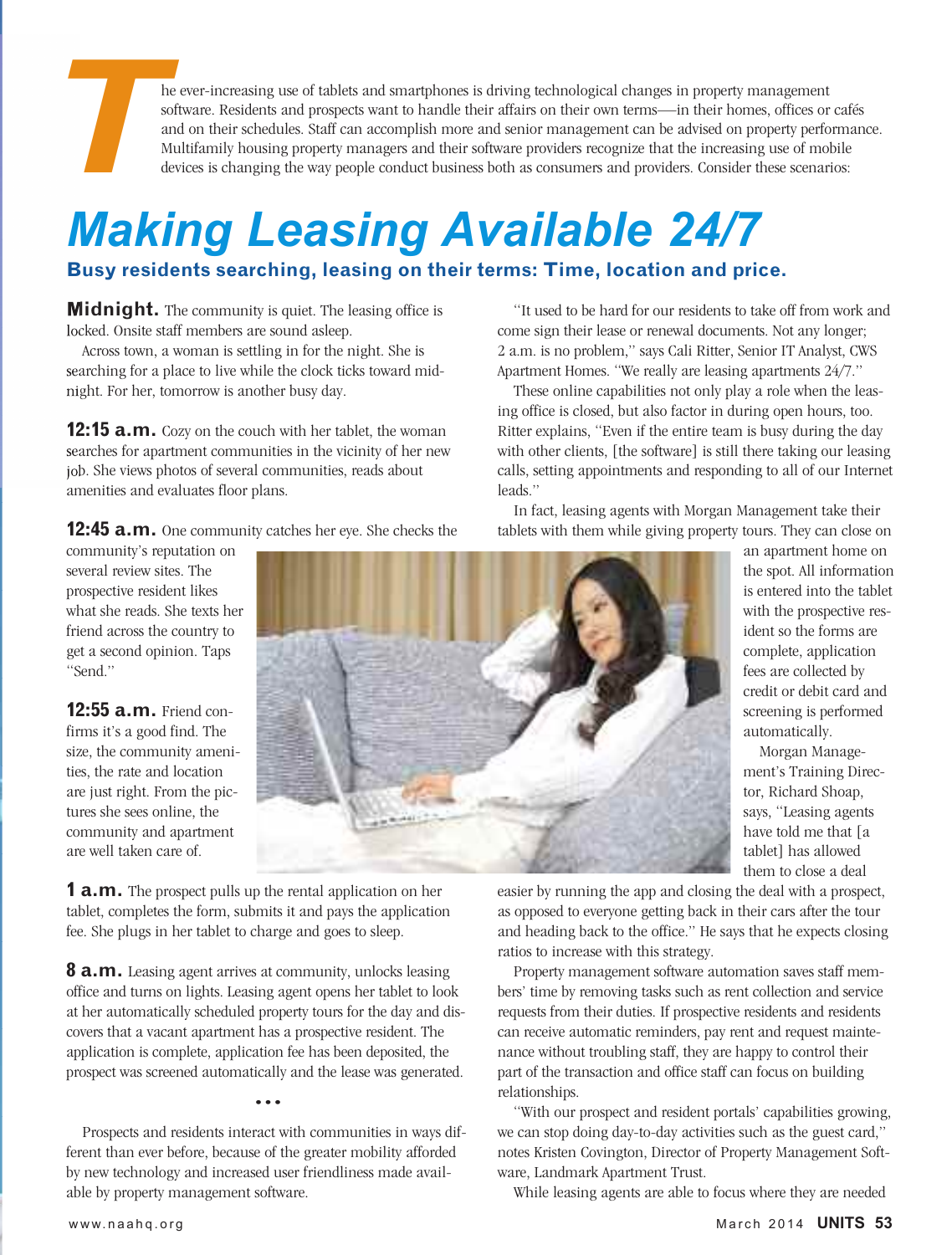most, the resident gains control in the leasing process or other transactions. This change is significant because an increasing number of prospects shop for apartments the same way they would shop for books, clothes or cars: By comparing prices and features online.

"The way people shop on Amazon or comparison shop is being replicated in apartment shopping, with competition

being all those communities online and the transaction being more of a buying process and not a renting process," says Jake Harrington, Co-Founder and CEO, On-Site.com.

More people are seeking automated processes, just as they desire automated shopping experiences. This is evidenced through an increase in device use. "Smartphone use is growing overall

**Breakthrough Monitors Water In Real Time** 

### How Water Can Put \$20,000 Or More Back Into Your Budget.



John Lie-Nielsen CEO WaterSignal &

HandyTrac Systems

Former CEO Johnstown American (180,000 Units Managed)

Article 10F3

Every year in America, undetected water leaks cost property owners. millions of gallons of lost water and millions more in related costs.

> With water rates rising in nearly every city (Atlanta is now up to almost \$30 per thousand

gallores), underground leaks, irrigation leaks and catastrophic pipe bursts are draining budgets all across the country.

Droughts and water-restrictions aboremphasize the need for conservation.

A new technology from WaterSignal now empowers companies such as Gables, Corthard, Greystar and Johns, Lane, LaSelle to manage their water conservation efforts through real time viewing of usage.

For the first time, immediate detection of water spikes related to leaks can be communicated to a manager for quick action that can save owners thousands of dollars.

#### WaterSignal: A Breakthrough

Some maintenance supervisors routinely read water meters. But if a leak were to occur after the read. after hours or over a weekend, no one would know of the excessive usage spike until the next read, by which time thousands of gallons could be lost.

Water utilities typically read meters monthly. A property manager may not realize there is an unseen leak until a large water bill is received 30-60 days later.

WaterSignal's breakthrough technology features a self-contained, nonintrusive device that listens to the pulse of a water meter in real time.

Through the process, data is collected and sent wirelessly to a secure website portal where managers and owners can view a property's water consumption. for, the entire month, ikey, or even down to the hour.

Much like an enerity same. that pops a circuit breaker, when water spikes. the stove paser hourly or daily limit.



the device detects the problem to immediately alert property staff via SMS text and/or email.

Also, if a building has more than one meter being monitored the manager can quickly determine which meter spiked in order to isolate the problemarea faster for renair.

> Please visit watersignal.com Call 877-704-0980 Email jln@watersignal.com

across most age groups from Boomers on down," says Nat Kunes, Director of Product Management at AppFolio. Millennials and Gen Xers are leading the charge, but all age cohorts are showing increases, he says.

In tune with online shopping, Andrew Hull, VP Business Systems, FirstService Residential Realty, sees the possibilities of increased visibility with Internet Listing Services. More review sites and Craigslist give FSRR properties greater visibility, he says.

However, this came with a downside. Hull recalls, "We discovered in a particular area for one of our properties that our Craigslist leads were not well qualified." His property management software helped identify how prospects came in. Ultimately, he says, "We were able to take more steps to prequalify leads before walking them through the property," making "a better experience" for the staff.

### *Phone-Friendly, Of Course*

"Recent innovations have caused renters to grow accustomed to the mobility and convenience afforded to them by their smartphones. Engadget.com reports that the rate of users accessing the Internet from a mobile device doubles every year and there are no signs of a slow down.

"Consider that renters are consumers of rental real estate. The key to leasing success, especially lease-up success, is to meet consumer demand and deliver a leasing experience that falls into this new paradigm. This means providing a 100 percent online solution, available 24/7 that allows renters to go from listing to lease in one seamless process."

*—OnSite blog, "When the Construction Stops, the Consternation Begins, How Online Leasing Technology Can Alleviate Your Anxiety About Lease-Ups," October 2013*

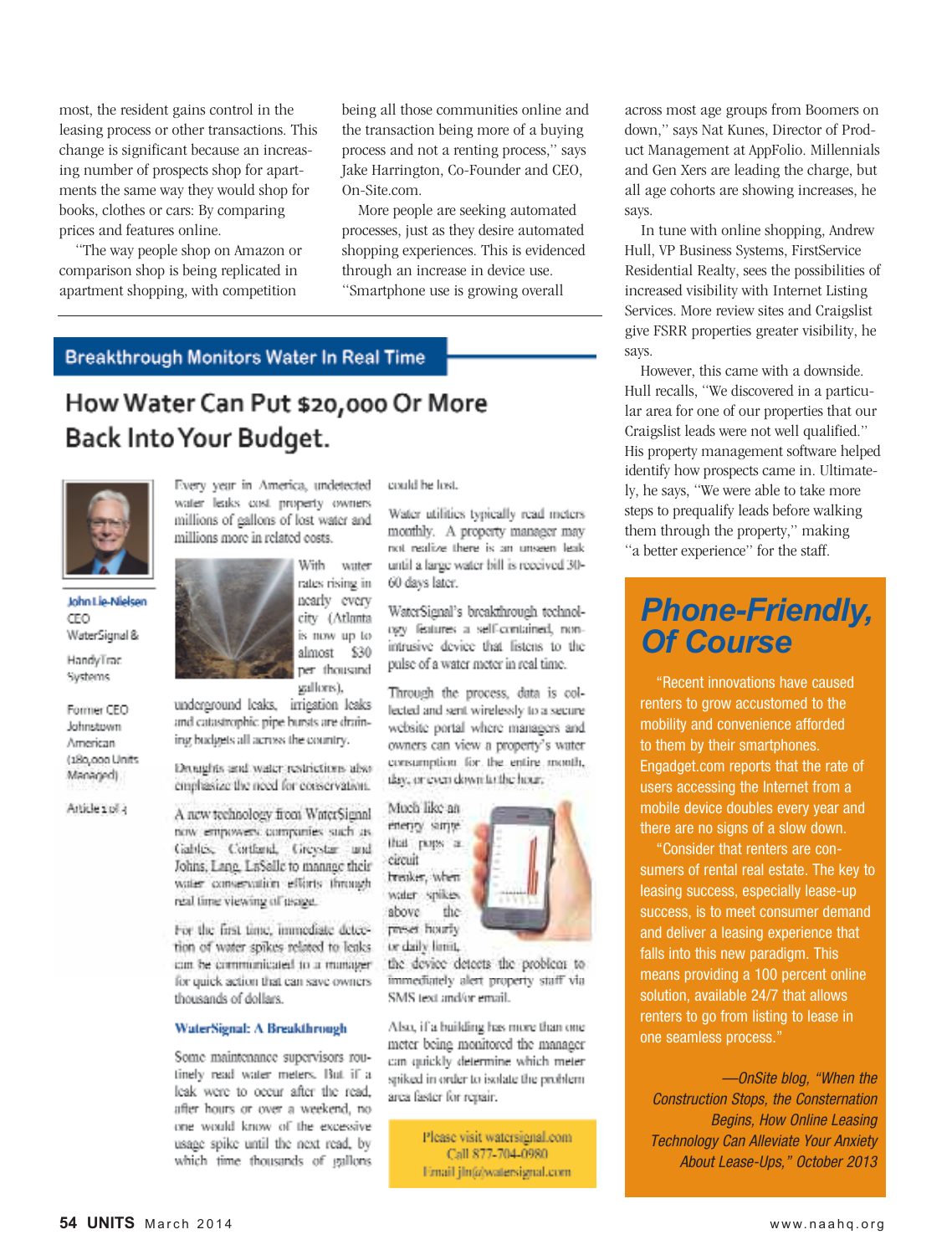# *Piping-Hot Service*

#### **Maintenance requests submitted right on time.**

**10 a.m.** A college student residing at a private community on his college campus rolls out of bed and ambles to the shower where he begins getting ready for his first class of the day.

**10:15 a.m.** After a hot shower under a low-flow showerhead, he meanders to the kitchen to get his morning coffee before hitting the books. There in the kitchen, he is fully awakened by harmonizing drips. One corner of the kitchen offers the aromatic drip of a coffee pot. The other corner echoes with a drip under the sink.

**10:18 a.m.** Student pulls out his smartphone and logs onto the resident portal. He completes a work order form and taps "Submit."

**10:25 a.m.** A service request pops into the maintenance technician's schedule for the day.

**10:30 a.m.** Student finishes his coffee. As he leaves his drained mug on the counter, a text message chimes on his phone. The note is not his classmate making study plans; it is an automatic response from community management thanking him for notification of the leak and informing him that a maintenance technician will be out for repair.

**10:45 a.m.** The maintenance tech finishes his current job, records his notes on the service log on his tablet and checks his schedule for the day. He retrieves any additional supplies and tools and heads off to the next apartment in need of attention.

**11 <b>a.m.** The student receives a second notice from his management company saying when he can expect the technician to enter his apartment for repair.

•••

Electronic work order filing is the path forward. Residents initiate the process, maintenance techs enter information as they work on a situation and managers can monitor progress. All the while, residents are automatically kept in the loop on the status of the requested repair through property management software suites. "With a click of a button, the property manager can fully monitor how the work order process is carried out and what the resident can expect," says Adriana Keresztes, Senior Vice President, Residential, Greenwin.

"A lot of residents love that we're corresponding more and they love emails. If we're in their apartment they will know within 5 to 10 minutes so they're not, 'Oh my gosh, someone was in my apartment' when they get home and they are not waiting for a slip on the door," Keresztes says.

Automated processes and mobile computing improves the work order process as it does the leasing process. FSRR's Hull



says mobile devices allow maintenance workers to see more easily the things they have to do, enabling them to use their time more efficiently. "They don't have to input at a desk, or have incomplete information," he explains. Residents enter all necessary information and the maintenance tech adds his notes, comments and photos while in an apartment.

Photos from an apartment can be handy for many reasons. One is substantiating damage in a residence. Imagine that a former resident complains that she didn't receive her full security deposit refund as she expected. Will she believe there is pet damage in her former apartment? She swears she didn't have a pet. Perhaps a picture would change her mind.

Covington explains the community can capture evidence of damage because maintenance staff "can take a tablet to an apartment that just moved out and take pictures, upload them into the cloud, mark them as we're in [the unit] into the tablet, and note issues that we have to fix." With the tap of a key, a photo can be emailed to the resident proving negligence.

Senior management also appreciates having work order data in one place. For them, a big picture view of site maintenance can provide information about a building itself. Catherine Moran, CFO, Greenwin, says they track work orders to see "complexities and nuances of a building."

They can follow trends in a building, track costs associated with repairs and use the data to make strategic business decisions.

"I know that property managers and VPs are able to go in and see how a building is responding if there is an unusual number of calls. [The software is used] as a high-level management tool to utilize staff better," she says.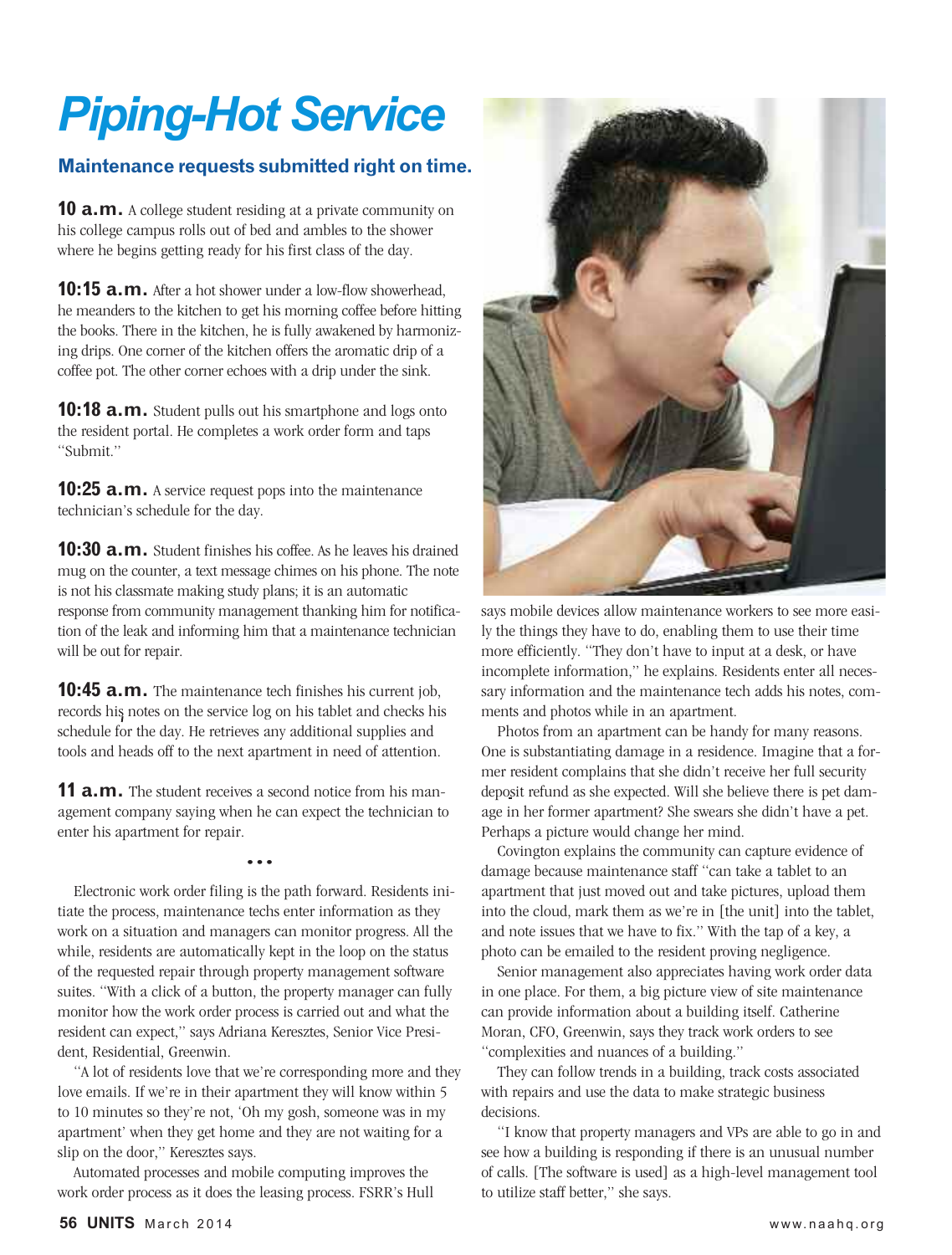## **Tracking Performance From the 'Road'**

### **Assetinformation accessed, discussed with stafffrom any location.**

**1:30 p.m.** Property management company CFO returns from her lunch appointment and preps for her afternoon teleconference. Today she will brief the owner on second quarter results from the new revenue collection strategy at a specific community. Working in her office, she reviews data on her desktop computer.

nance and capital projects to lease up, to name a few.

"Having real-time data available to property managers and owners at any given point enables them to control, anticipate and make changes in the way they operate a building," Kresztes says. Data can show when things aren't going as planned, and

**1:55 p.m.** Mr. Regional Property Manager (RPM) is traveling to visit communities in various states. At this moment, he is finishing a soda from his lunch while sitting in the frequent flyer lounge at the airport. Anticipating the call from the management company's CFO, he pulls up the community's data on his tablet.

**2 p.m.** Mr. RPM's smartphone buzzes and the two executives discuss revenue collection while reviewing the same data in real-time on different devices in different cities.

•••

Viewing data in real time at any time allows owners and managers to make well-informed decisions about business strategy from marketing to building mainte-



management can respond with a course correction to be more profitable, she explains.

Property management software reporting capability is growing. "We used to manually do a very simple Tuesday Morning Report to give the weekly snapshot at every community," Ritter says. "It took nine reports and a couple of hours to pull together." Now, with their property management software the custom report is generated automatically. "No human error and no time taken away from the community managers," she says.

Compiling Tuesday morning reports and first of the month rent payments have become easier with advances in property management software. More automation, more mobility and greater user friendliness make report creation easier for office staff and payments simpler for residents.

#### **Influx of Venture Capitalist Funding Is Fast-Tracking the Private Cloud Market**

As the examples of the owner at the airport, the student in his apartment and the prospect on the couch show, the demand for mobility will only increase. Cloud computing—relevant software and related data reside in designated space outside of the management company's physical office—does the trick. As long as portals are optimized for any device, residents through senior executives can access information in the cloud.

According to Yardi's blog: "…recent initiatives by Microsoft, GoDaddy, expansion by industry pioneers like Amazon, and an influx of venture capitalist funding have fast-tracked the private cloud market for major growth. This long-awaited innovation in computing has arrived as a cost and efficiency saver for companies of all sizes.

"…options for cloud users are nearly endless, with service providers offering a wide range of options for network configuration, security, replication and access protocols." ("In the Private Cloud," by Leah Etling, Jan. 10, 2014).

For multifamily housing, cloud computing allows property management companies to serve clients more readily. *—R.G.*

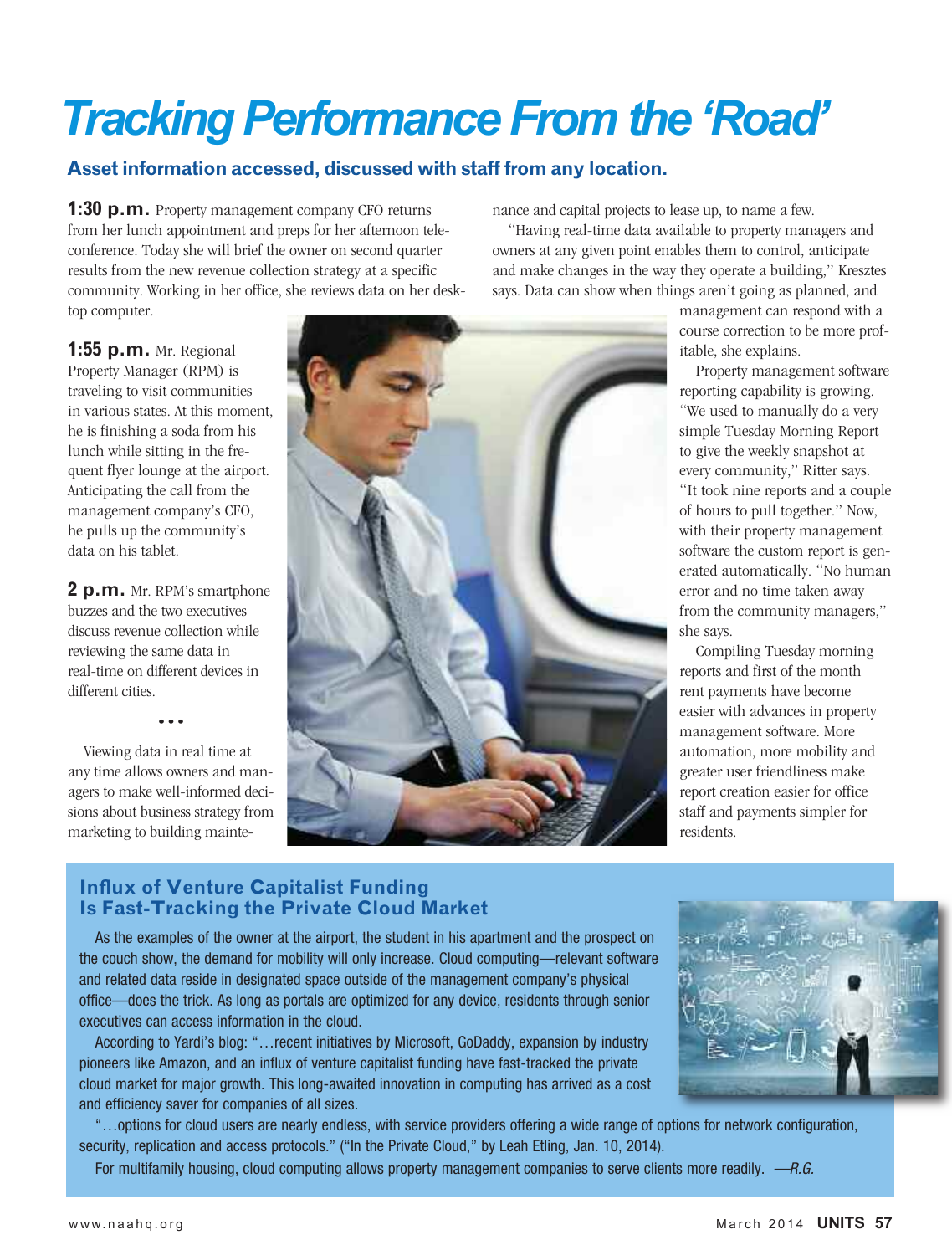# *Friendly Reminders: Let's Stay In Touch*

### **Residents CommunicateWith Each Other; Management Builds Sense of Community**

**5:30 p.m.** Residents arrive home from work, school, grocery shopping or walking their dogs. They blindly pass the community bulletin board because their attention is turned to neighbors they haven't seen in a while, the barking dog, their tired children or the grocery bags they are juggling.

**5:40 p.m.** Residents unload their immediate concerns in their apartments.

**5:50 p.m.** A resident reads her email to learn that her closet door hinge was repaired and someone had been in her apartment that day. Another resident receives a text message stating that a package is in the leasing office for him to pick up at his earliest convenience. A third resident gets a pizza delivery as a birthday gift from onsite staff.

**5:55 p.m.** Residents log in to their community's portal to explore the social events of the evening. They check out the community calendar and learn that a movie will be showing in the clubhouse at 8 p.m.; a happy hour will start soon on the rooftop; pet relays are in action on the lawn.

•••

These scenarios are all feasible with property management software trending toward greater user friendliness

and more welcoming sites for residents. Residents can communicate with one another, and property management can help build community among residents, turning a property into a community. The more intuitive a site's functionality, the more likely residents are to delve in.

One location held a meet-and-greet to introduce residents to their new portal and encourage them to partake. "They've seen it in front of them, and they've seen the user friendliness," says Greenwin's Keresztes. Because of this, for the past seven months, "month over month we've seen more residents enrolling in programs."

As resident portals continue to grow along with social media, property management software's role in electronic communications will continue to expand.

"Software… will pull every aspect of the resident experience into one area," Ritter says. "[Residents] can follow the social events at the community and the local area, sign their lease, pay rent, submit service requests, post items for sale, the list goes on and on. It is all about making it easy for the residents."

Enabling residents to retrieve and provide information is one side of the coin. On the other side, management proactively communicates with residents by pushing out information.

"A lot of residents love that we're corresponding more and they love emails," Covington says. "Residents love rent reminders…

> and they aren't feeling, 'Oh my gosh, it's the first and I have to pay rent.'"

Residents also appreciate communications about emergencies that can be communicated via automatic emails and texts. "For example, if the water is out in a building and it's 3 p.m. and they're coming home at 5, they get information instantly, and know what to expect," Covington says.

The software offers more and more resident services. For example, the resident participating in the pet relay may have shared a photo with the onsite team to include in a file. This is useful, says Tom Gwyn, President of Apartment Dynamics. "If we find a cat or dog walking around the property that got out we can find whose dog it is. And we can call Bob and say, 'Bob, looks like your dog got out. Would you like me to put him back for you?' and we can put the dog back in the home for him."

Pet or no pet, residents can choose

to be interactive or not, but the key is to "do business with them the way they want to interact with you," says On-Site's Jake Harrington. "Don't make them call you, don't make them visit your leasing office whether completing a work order or paying rent or notifying them. It is about user experience, but it is recognizing that the user is the renter."

•••

**6:55 p.m.** Leasing agents and all site staff have a full day. They bring their tablets back to the leasing office, restock brochures and generally tidy up.

**7 p.m.** Site manager turns off the lights, follows everyone out and locks the door.

**7:10 p.m.** Leasing agents are finished working for the day, but the prospect and resident portals remain open for business.